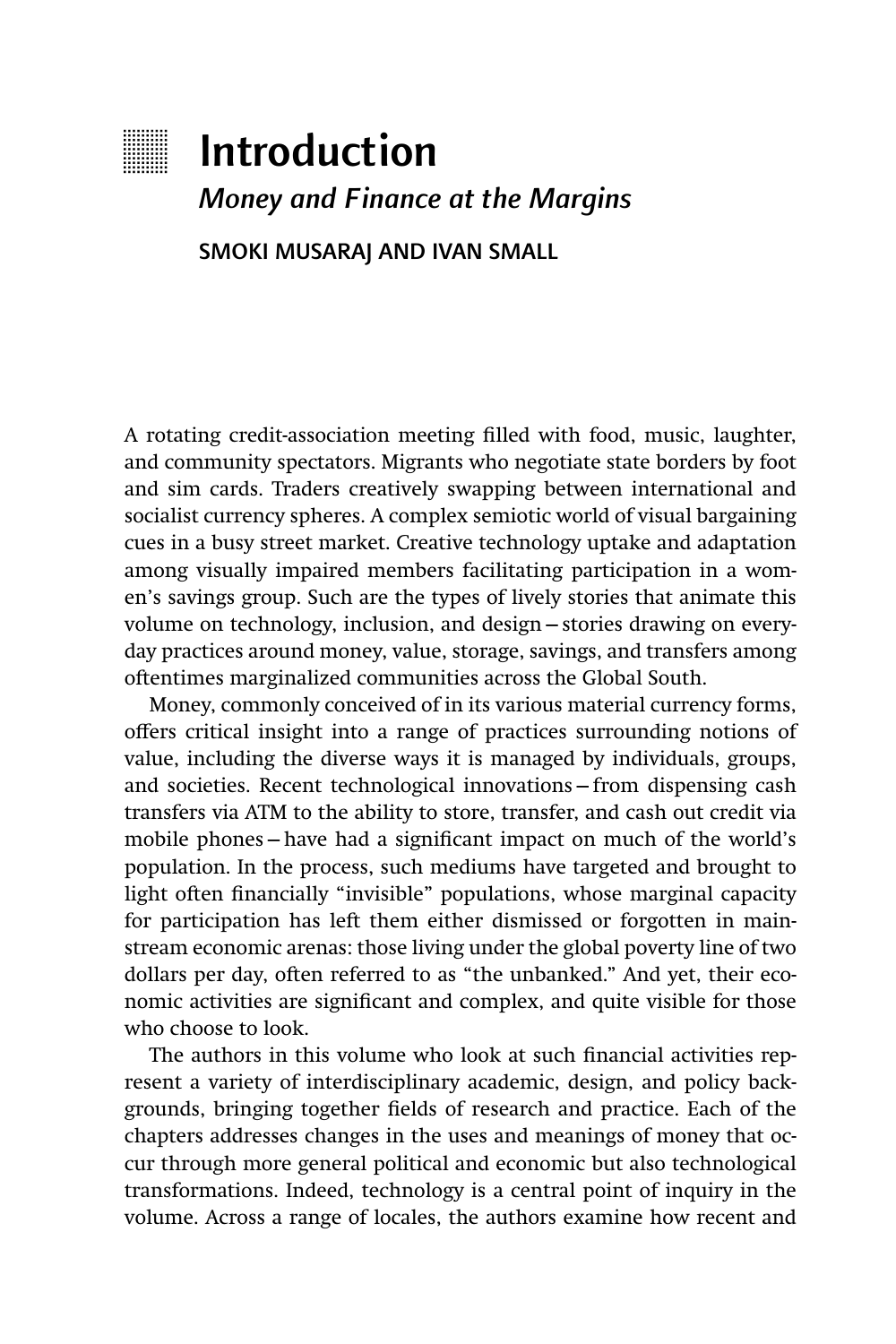ongoing technological developments in the money sphere—in particular the digitalization and thus dematerialization of money—have dramatically altered practices of and attitudes toward monetary storage, accounting, exchange, and transfer.

These intriguing developments are the subject of concerted discussion among academics as well as researchers and policymakers. In order to contextualize our contributors' work, we will turn to three of the topics at the core of these discussions: (1) new understandings of money and finance in economic anthropology and sociology, especially as pertains to studies of low finance; (2) everyday uses of new financial technologies aimed at poverty reduction and financial inclusion; and finally, (3) forms of collaborations between academics and practitioners in industry and philanthropy relating to new designs of money for inclusion.

# **Money, Value, and Wealth in Contexts of Low Finance**

In recent years, the financial lives of the so-called "poor" have come to constitute a field of interest in development economics (Banerjee and Duflo 2011; Rutherford 2000) as well as a new market for global capital (Roy 2010). Proliferating alongside multiplying microfinance initiatives, exemplified in the initial success of Muhamed Yunus's Grameen Bank, this literature draws attention to the complex financial lives of "the poor" in various parts of the Global South. In particular, the landmark publications *Poor Economics: A Radical Rethinking of the Way to Fight Global Poverty* (Banerjee and Duflo 2011) and *Portfolios of the Poor: How the World's Poor Live on \$2 a Day* (Collins et al. 2009) have laid new ground in thinking about low finance – that is, the various strategies and resources that the unbanked (people excluded from formal financial institutions) mobilize in their everyday financial lives. This line of research asserts that "the poor" also engage on a daily basis in financial activities such as saving, loaning, hedging risk, and investing. While recognizing the agency of the unbanked in their daily lives, however, such studies are narrower in their approach to notions and forms of money, limiting the definition to legal tender and stripping away any recognition of its broader cultural, social, and moral meanings (see for example critiques by Guérin, Morvant-Roux, and Villarreal 2013: 11; Schwittay 2011: 385).

A long tradition in anthropology and sociology of money has critically engaged with the definition of the classic functions of money in economic theories (as a means of exchange, unit of account, means of payment, store of value), further diversifying the ways of thinking about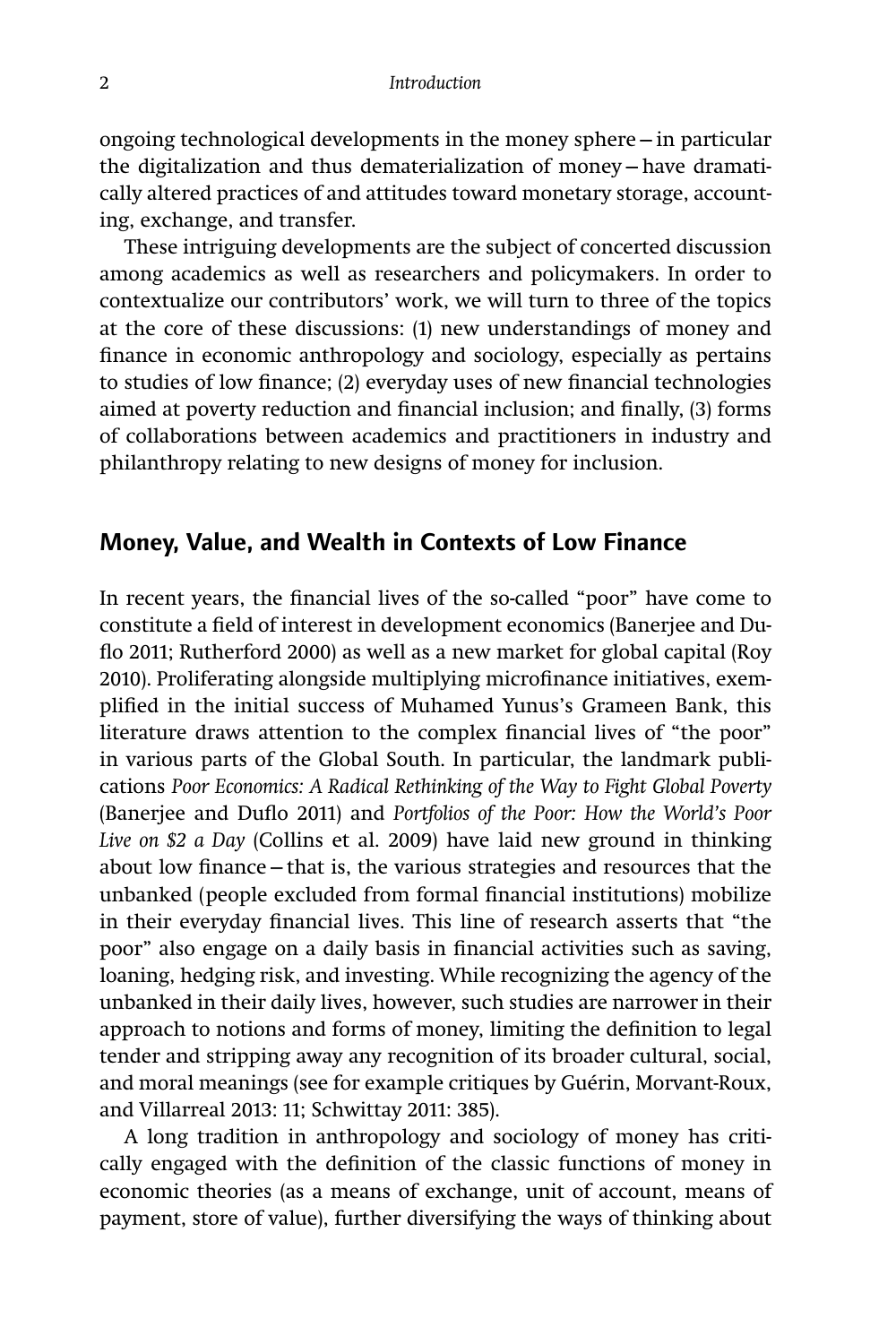money as a commodity *and* a token (Hart 1986), as a mediator of sociality and intimacy (Zelizer 1997), as "a memory bank" (Hart 2000), and as "a relationship" (Maurer 2015a).<sup>1</sup> Further, economic anthropologists have for some time now challenged the ways that notions of "value" and "wealth" are defined in economic theory and policy by exploring how such notions are produced and deployed differently in variant cultural contexts (Weiner 1992; Munn 1986; Guyer 1993; Graeber 2001; Shipton 2007, 2009). Rather than thinking about value in purely economic terms, for instance, a number of old and recent classics in economic anthropology explore various forms and regimes of value (Appadurai 1986; Guyer 2004; Roitman 2005; Truitt 2013) as defined, negotiated, and transformed by people on the ground.

This book builds on these notions of money, value, and wealth to expand the discussion around the practices and meanings of financial transactions at the margins of global capital. The chapters in this volume span a wide range of money objects or objects used *as* money—from cattle to cash to mobile—and provide a rich tableau of practices and institutions that format and operate around such objects. Coming from diverse disciplinary backgrounds, the authors in this book nonetheless share a similar ethnographic sensibility to the study of money and finance. The book is attuned to money's "repertoires, pragmatics, and indexicality" (Maurer 2006: 30) as well as to people's creative uses of different forms of money in their everyday lives. The authors examine how people in diverse cultural and socioeconomic settings understand and use monetary repertoires for various purposes (for instance, to make social payments or to accumulate savings, pleasure, and/or prestige); how they differentiate (earmark) different kinds of money based on their materiality, provenance, and/or use; how they combine and move across different financial institutions and monetary repertoires as they seek creative ways to save, loan, and invest. Further, the book identifies the variety of institutions that enable and/or are enabled by such monetary repertoires; the chapters ask how formal and informal banking institutions intertwine in and may govern people's daily financial transactions; how money mediates social and cultural rituals, obligations, and events; and how various financial practices are subject to sociocultural institutions such as rank, class, and gender. These ongoing projects continue to underscore the interplay between multiple forces and actors—states, markets, people—in shaping the meaning and uses of money in everyday life.

In addition to highlighting complexity and diversity of the forms and functions of money, the book offers a more expansive approach to the very notions of value and wealth – economic, social, cultural – as defined,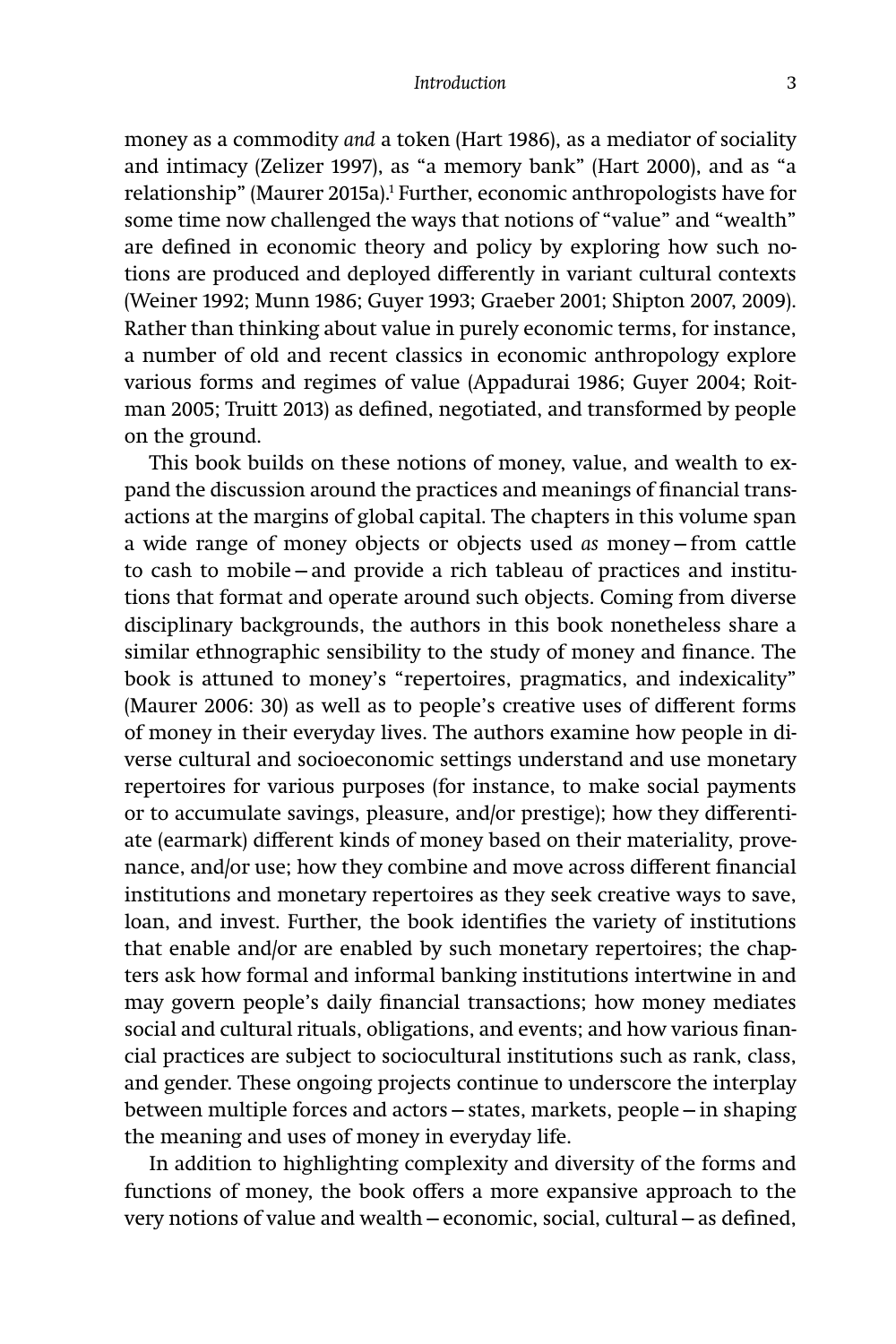created, and applied by actors on the ground. The chapters explore the incredibly diverse practices of wealth creation by people living on less than two dollars a day—from storing wealth in piggy banks and ROS-CAs (rotating savings and credit associations) or as foodstuffs and jewelry (Tankha; Bajracharya; Villarreal, Guérin, and Kumar), to making payments (financial, social, cultural) via lottery networks operators (Echeverry and Cuartas) or mobile-money services (Nandhi, Kusimba, Kunyu, and Gross). Further, several of the chapters highlight the creative acts of conversion, performance, and play that permeate transactions with non-bank financial institutions such as rotating savings associations in the Kathmandu Valley (Bajracharya), shared store-credit cards in Chile (Ossandón et al.), or mobile-money ritual payments in Kenya (Kusimba, Kunyu, and Gross).

Recent works in cultural and social studies of finance contest a longestablished narrative on the encroachment of the economic over the social and cultural worlds, advocating instead for a turn to practices, pragmatics, and performativity of economic concepts and objects (Maurer 2006, 2007; Callon 1998; Callon, Millo and Muniesa 2007; MacKenzie 2008; Zaloom 2009). Rather than fixing a particular notion of value, the ethnographic lenses turn to the repertoires, moralities, and materialities of money (Bloch and Parry 1989; Akin and Robbins 1999; Guyer 2004; Musaraj 2011; Truitt 2013), and to the practices and processes of valuation and value transformation in the marketplace and beyond (Çalışkan and Callon 2009, 2010; Kjellberg and Mallard 2013). Key ethnographic accounts look closely at the particular technologies, discourses, and economic theories that create and perform financial markets (see Zaloom 2006; Mackenzie 2008; Ho 2009; Holmes 2013). While introducing a whole new way of thinking and studying financial markets, these studies by and large focus on centers of global finance, on official and regulated markets, and on professional entrepreneurs/traders/bankers. One exception to this approach to finance is the growing literature on remittance transfers among migrant communities that bridge the Global North and South. This literature has contributed key anthropological insights into the generative capacities of the remittance economy in mobilizing, shaping, and transforming localized and transnational relations, imaginaries, and desires (see, among others, Levitt 2001; Glick-Schiller and Fouron 2001, Coutin 2007, Chu 2010; Small 2012; Pedersen 2013; Kwon 2015; Paerregaard 2015). We follow along the footsteps of this literature and advocate for an anthropology and sociology of low finance that may well provide unique analytical insights into the uses and meaning of money and finance be-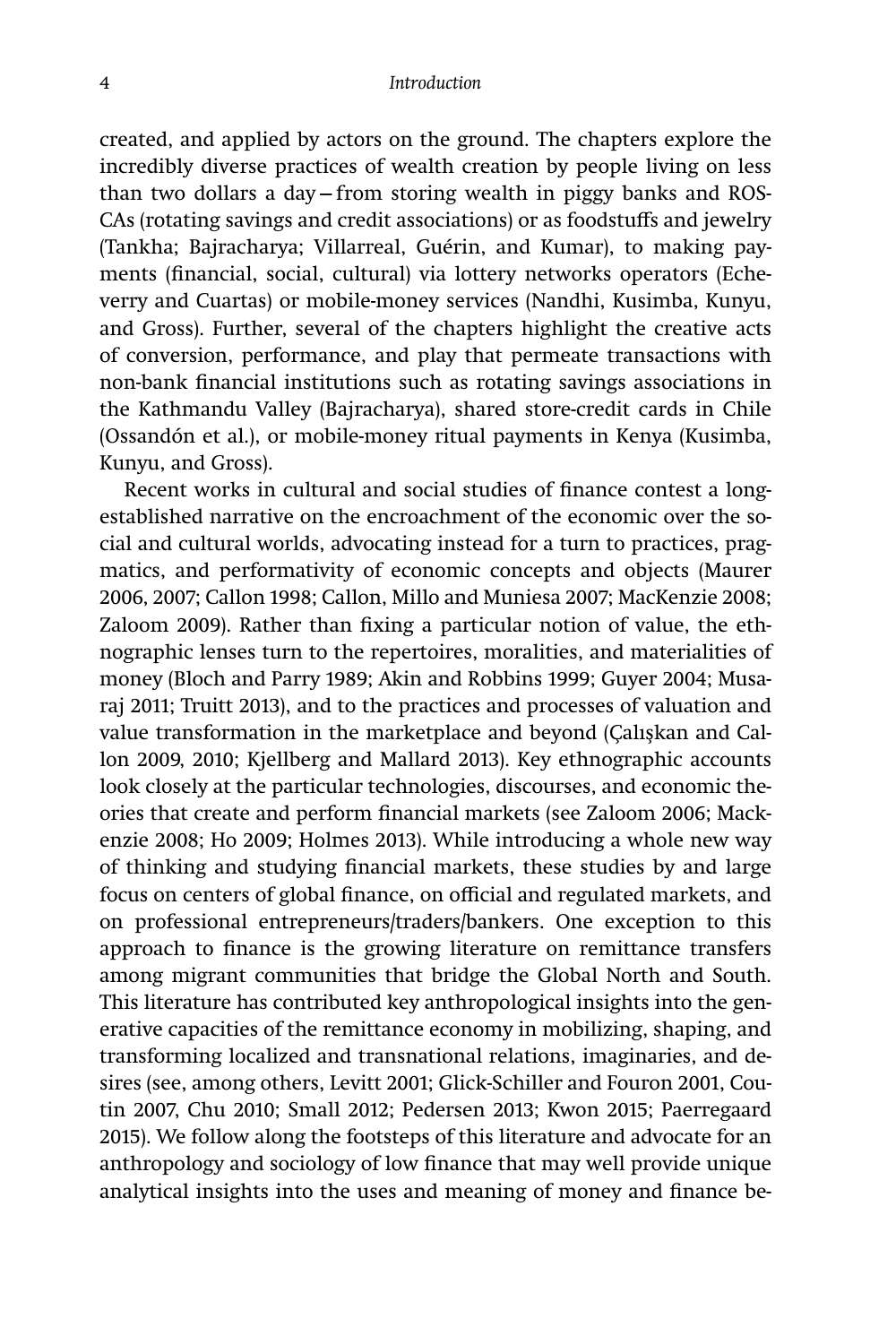#### *Introduction* 5

yond the bank and the trading room.<sup>2</sup> Such approach would make a contribution not just to scholarly debates but also to policymaking.

One of the crucial shortcomings of traditional approaches to economic development and microfinance is the assumed separation between the formal and informal sectors and a clear preference of the latter over the former. The very notion of "informal economy" was first introduced by anthropologist Keith Hart in his study of economic practices among low-income populations in the slums of Accra, Ghana (1973). The term was adopted by the International Labor Organization and took on a life of its own in development circles; however, it quickly departed from the intended purpose (the claim that the poor in urban Accra were, indeed, economically active, albeit formally unemployed).<sup>3</sup> Economic anthropologists have long challenged both the idea of that separation as well as the hierarchy of values imposed on these two categories. This has been supported by ethnographic research from various parts of the Global South that explores how informal practices are always already intertwined with formal institutions (Roitman 2005; Elyachar 2003, 2005; Han 2012; Lucia 2014; Wilkis 2014) and the ways that the informal is used to circumvent the structures of exclusion integral to those institutions.

In this book, we maintain the focus on finance at the margins but caution against the formal/informal binary. We use the term low finance to refer to economic transactions that take place mostly (though not entirely) outside of formal banking systems and official regulatory regimes, are mostly mediated by cash in soft currencies (see also Guyer 2011), and that often entail multiple financial platforms and mediums of payment and exchange.

A number of the chapters in this book provide insight into the intertwined spheres of low and high finance, exploring the specific forms of inclusion/exclusion and ways people have navigated around financial barriers. Chapters by Taylor and Horst, Villarreal, Guérin and Kumar, Mesfin, Echeverry and Cuartas, and Bajracharya, for instance, discuss the multiple forms of wealth that various groups of the unbanked in Haiti, the Dominican Republic, India, Mexico, Ethiopia, Colombia, the Philippines, and Nepal mobilize as a means of everyday financial survival and asset-creation. These accounts take a closer look at the financial lives of people living on less than two dollars a day, going beyond the model of "financial diaries" (Collins et al. 2009) by examining, instead, the various financial resources that are economic as well as other functions. Thus, these authors note how women in India, Mexico, Kenya, and Nepal mobilize various social, economic, and cultural resources in order to gen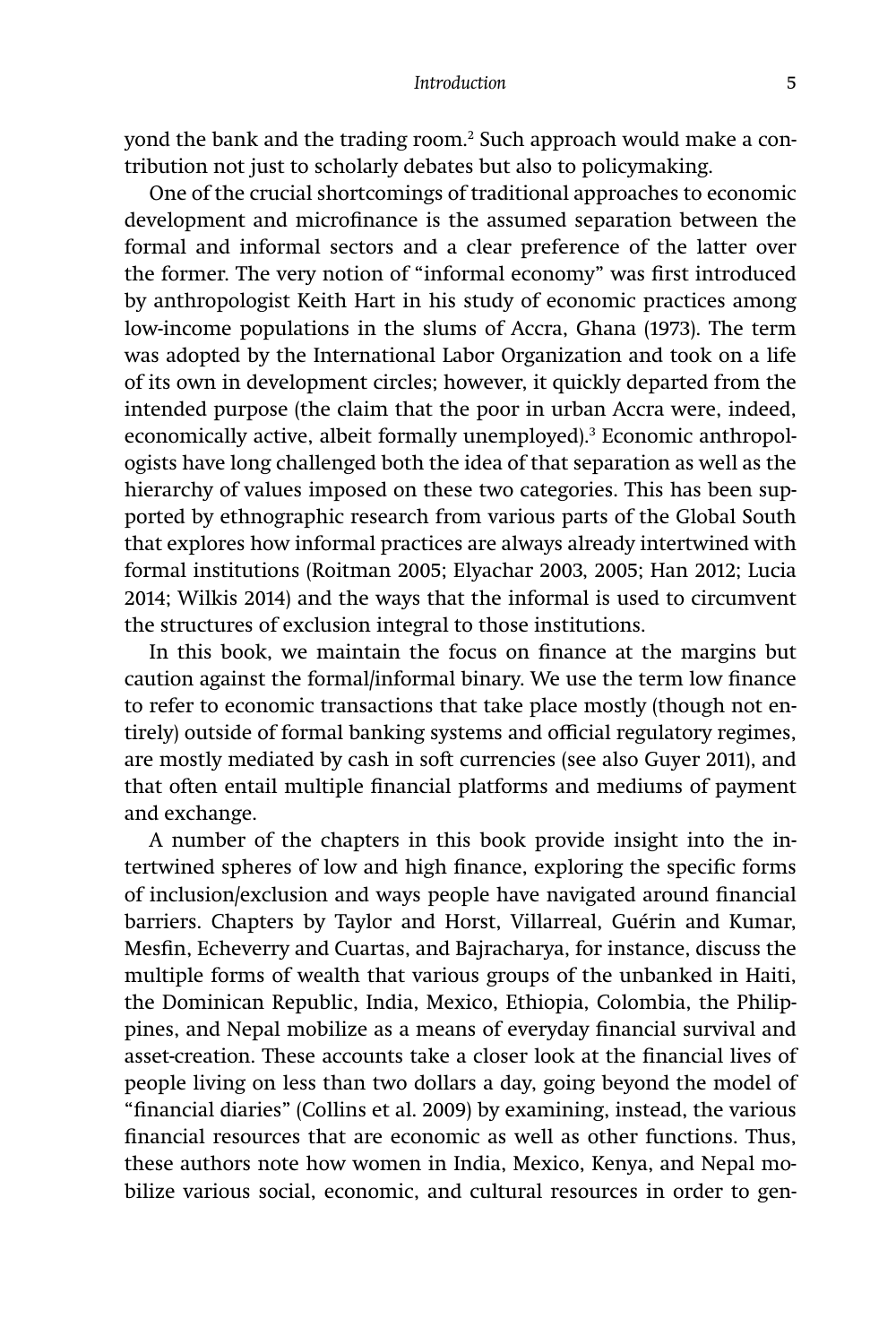erate multiple forms of wealth. These resources include social and kin ties (among family, neighbors, women's groups, political patrons) as well as different types of capital (cash, jewelry, mobile money, government grants). Their desired forms of wealth, or assets (Guyer), include savings (in cash or other valuables) (Tankha; Villarreal, Guérin, and Kumar; Mesfin), economic opportunities (Taylor and Horst; Echeverry and Cuartas), pleasure (Bajracharya), and prestige (Villarreal, Guérin, and Kumar; Mesfin).

A common thread that runs through a number of these chapters is the intertwining of financial technologies and social ties in the everyday practices of wealth-creation. As Jenna Burrell points out in her commentary, this theme runs against the grain of assumptions prevalent among development and industry practitioners about the impersonal and individualistic nature of technology. By ethnographically tracing how people on the ground embed new and old monetary technologies in social interaction and cultural practice, this book seeks to address the gaps in the design of and policymaking around new technologies of financial inclusion. We explore these gaps in the next section.

## **Technologies of Financial Inclusion**

Poverty reduction has long been a moving target for development economists and policymakers. The World Bank estimated that 1 billion people still lived in extreme poverty in 2015. Identifying effective tools for addressing poverty has been a challenge ranging from top-down infrastructure modernization projects to participatory community projects driven by methodologies (Chambers 1997) for engaging local stakeholder needs and capacities. Economist Jeffrey Sachs's famous call to an "end of poverty" (2005), taken up by the development community, identified key strategies, including the harnessing of technology for development purposes. Technology for development has become mainstreamed, as numerous program initiatives by the United Nations Development Programme, USAID, the World Bank, and other international aid organizations attest. In the money arena this has included an emphasis on the digitalization of money in a variety of sectors, from government cash transfers to mobile money. Cashlessness is viewed as a potential development strategy for increasing financial transparency, reducing corruption, and facilitating savings and transfers—particularly international and urban-rural remittances, which are widely recognized as important sources of local development financing (Ratha 2006 et al.).<sup>4</sup> It is in this context that we can better situate and understand the current global campaign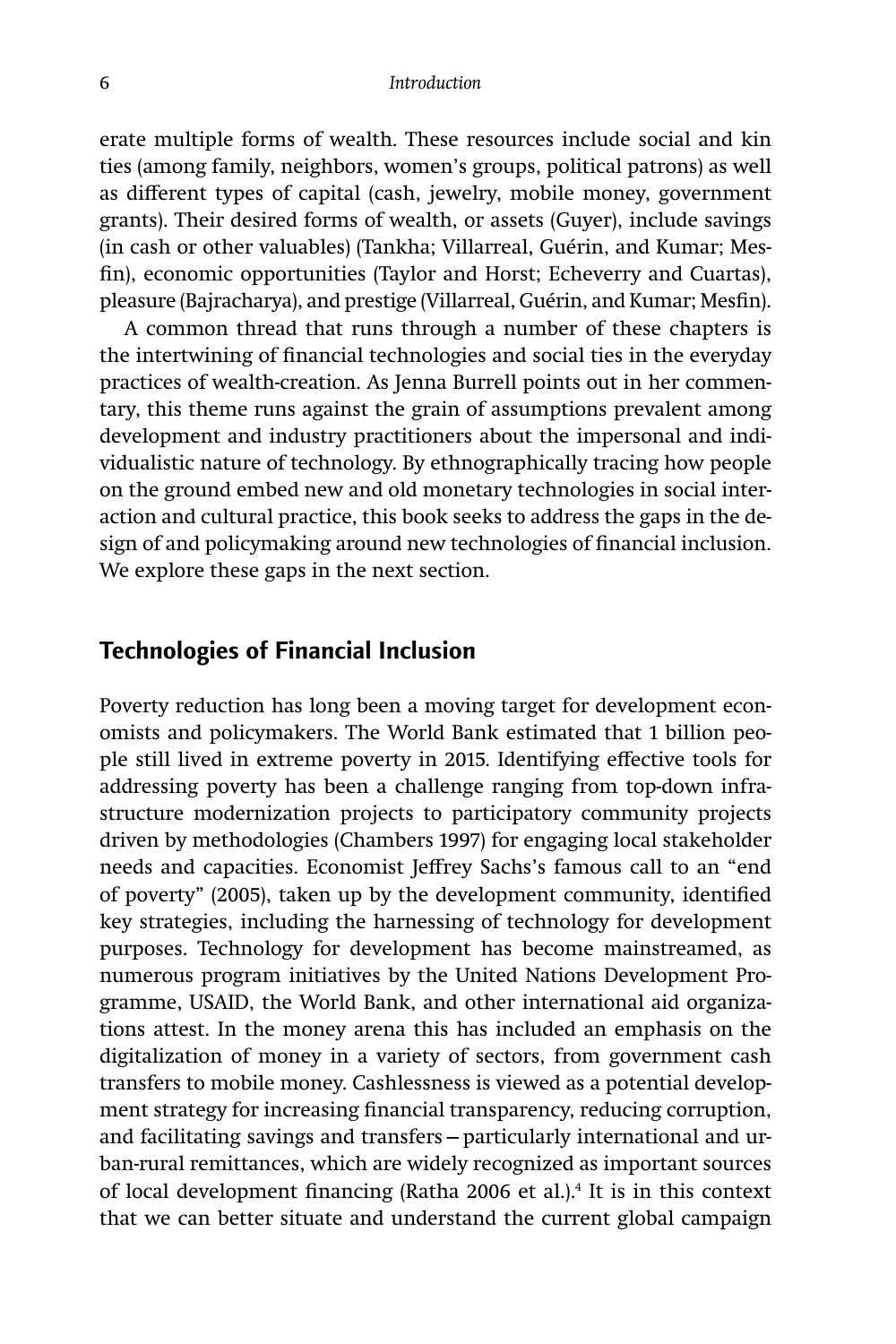#### *Introduction* 7

toward financial inclusion, a campaign that resonates with earlier policies that advocated the formalization of the informal economy as a site for economic development in the Global South.<sup>5</sup>

We trace the history of the current global campaign for banking the unbanked to the emergence of microfinance in the late 1970s. As described earlier, following the initial success of the Grameen Bank a number of international development agencies, governments, nongovernmental organizations, and private philanthropists joined in a global campaign advocating microfinance as a means of including the "bottom" of the pyramid" in regulated financial institutions (banks, credit, and, consequently, debt). More recently, such campaigns see the dematerialization of money—the movement from cash to digital payments—as a technological fix to the broader problems of poverty and financial exclusion. Thus, leading international organizations (the World Bank), government bodies (USAID), and private philanthropic foundations (the Bill & Melinda Gates Foundation, MasterCard Foundation) have embraced (and are heavily investing in) developing mobile money and other electronic and digital financial instruments under the banner of financial inclusion (see, for instance, Demirgüç-Kunt et al. 2015).

A number of chapters in this volume focus on several such initiatives for financial inclusion via digital forms of money, credit, and payments. These chapters explore mobile money as an arena of cashless interest and development potential. The ubiquity of cell phones in the developing world and the success of certain countries such as Kenya and the Philippines in creating agreements between banks, regulators, and telecom operators to use cell phones to perform functions such as storing and transferring value or applying for microloans is seen as a potential boon for those traditionally excluded from formal financial participation.<sup>6</sup> As the chapters in this volume illustrate, however, efforts to promote formal financial inclusion should not dismiss the diverse ways that the poor already participate quite actively and creatively in the economic arena (Rutherford 2009). Furthermore, the mapping and adaptation of existing monetary practices to new technological tools and infrastructures often have unintended consequences.

The emergence of mobile money—originally the use of airtime as a form of currency to send monetary value from person to person (P2P) via cell phone transactions—has been a particularly interesting example of a development in the sphere of finance that has been widely adopted in parts of the Global South (Mas and Morawczynski 2009; Kendall et al. 2012). The unprecedented success of Kenya's mobile-money company, M-PESA, in gaining a greater share of the market of P2P transactions than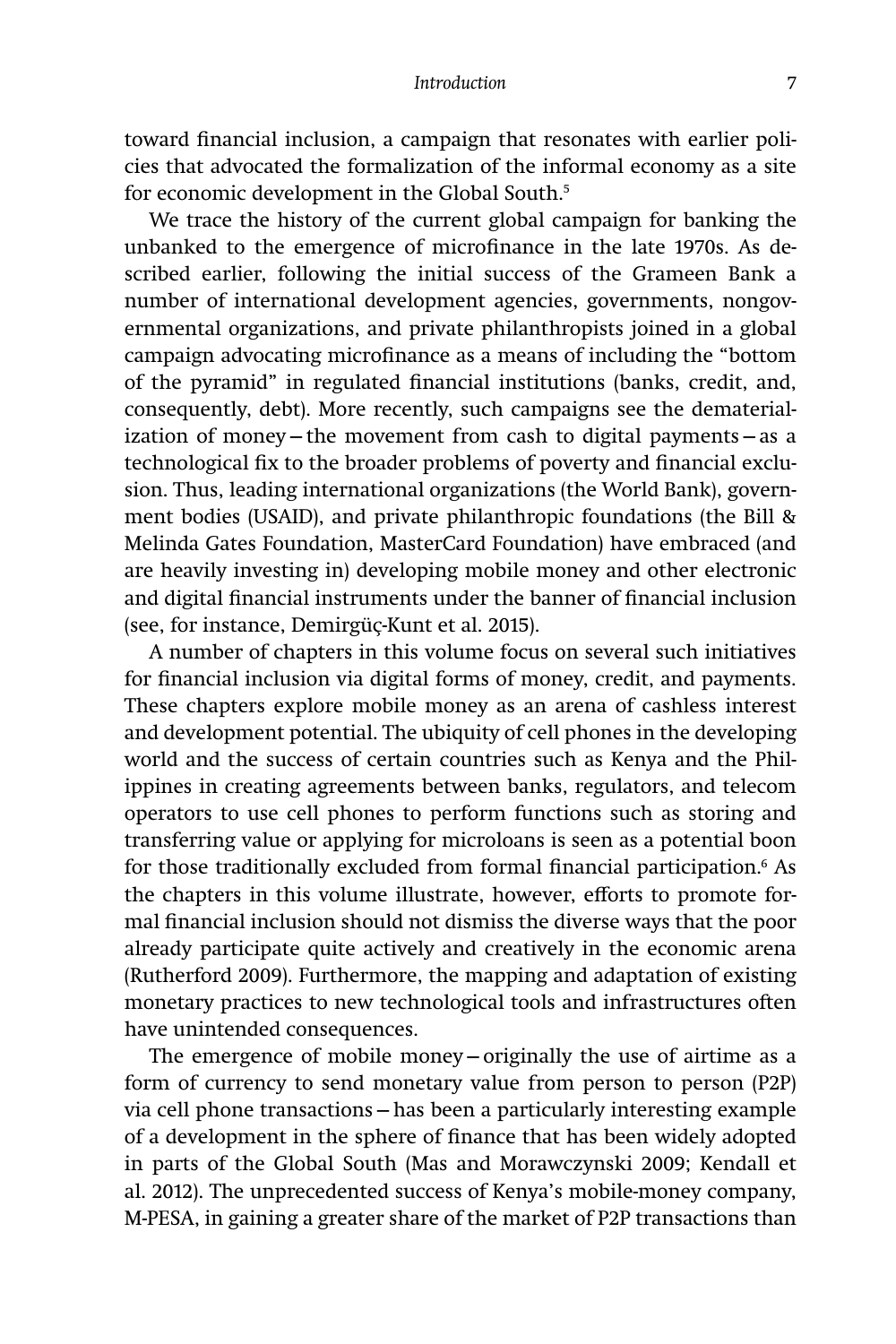banks (Omwansa and Sullivan 2012) has prompted many in the development world to look into mobile payment technologies and services as a potential new market for microfinance initiatives. In other contexts (such as GCASH in the Philippines and EKO in India), mobile-money services seem to succeed in areas such as state cash transfers or P2P transfers among migrants (Gusto and Roque; Nandhi). But the emergence of mobile money and its success in some (but not all) countries of the Global South has raised a number of issues around money and development more generally. Thus, the success of M-PESA in particular is routinely used in industry discourse to make a case for cashlessness as a strategy for economic development, increased security, and even antiterrorism. What this particular discourse of cashlessness often fails to address, however, is the market politics that are often driving the push for mobile money—the rivalries between brick-and-mortar banks and telecom companies, the particular agent networks that emerge around mobile-money services, and potential monopolies in the telecom industry. Most importantly, while mobile money promises to expedite transfer, it is not always clear how such services might create new sources of income for the poor or how they might address deeper infrastructural problems. Does mobile money in its digital record of financial transactions create a big data trail that raises concern over issues of privacy, discretion, and governance? Or does it contribute to a financial record that might ease access to credit? Other questions are of an analytical order: Does mobile money present a new money form, and, if so, how are we to think critically about what this form enables/disables?

Several of the chapters in the book explore the application and effects of mobile money (Nandhi; Kiiti and Mutinda; Kusimba, Kunyu, and Gross; Taylor and Horst) as well as other emerging technologies such as biometric identification (Donovan) and government cash transfer programs (Gusto and Roque) for the purpose of financial inclusion. These contributions, however, present a nuanced picture of the effectiveness of new technologies in poverty alleviation. While in some cases mobile-money services facilitate the sending of remittances or even savings (Nandhi), other accounts point to persisting concerns about trust, privacy, and personal relationships to the service providers. Others raise questions about the new forms of governance enabled by such technologies (Donovan) as well as new forms of inclusion/exclusion for client populations (Kiiti and Mutinda). A number of the chapters come from practitioners in technology and development economics—the ethnographic insights that these contributions bring together are, therefore, also aimed at future policy and design.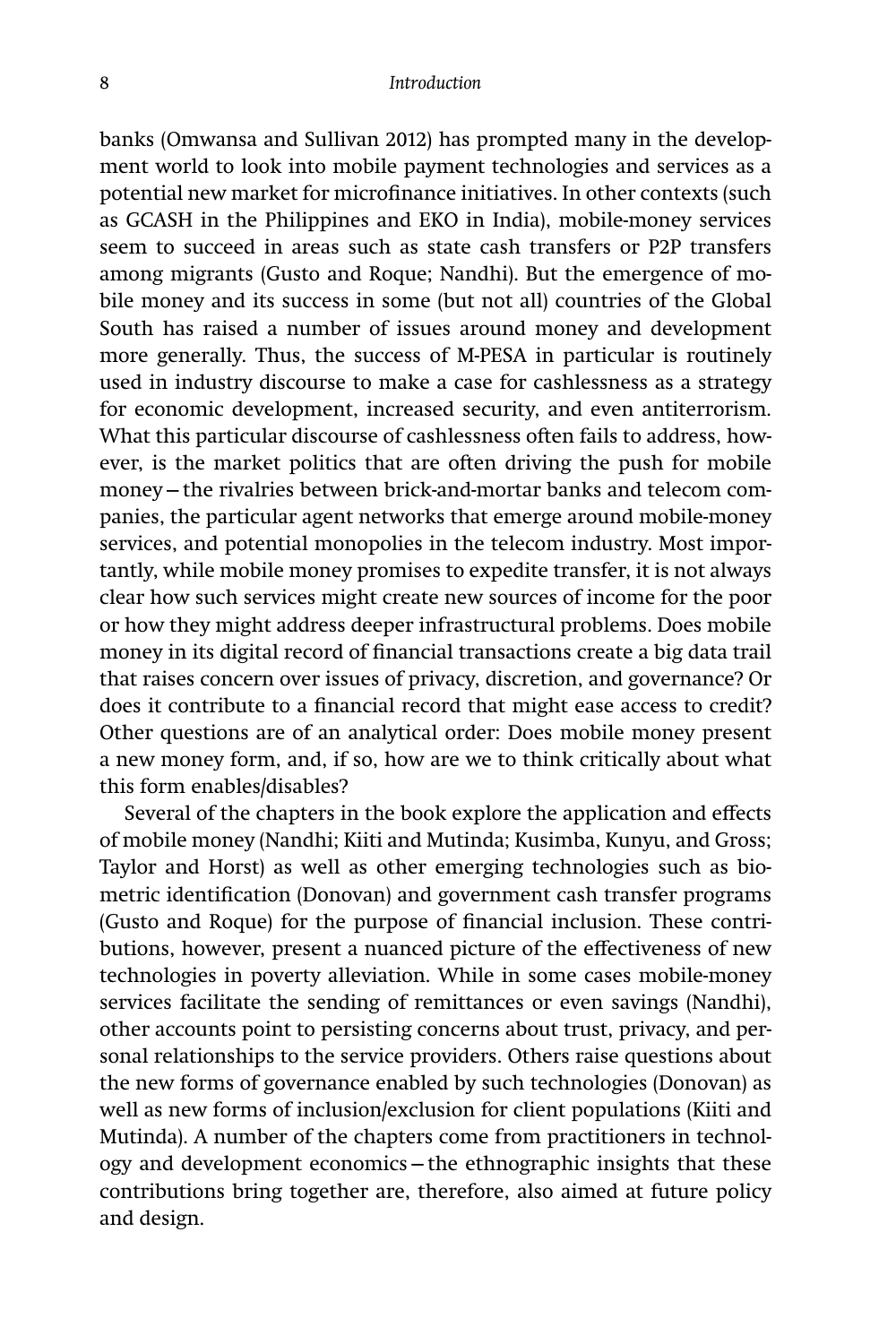# **Humanitarian Design and Collaborative Research Practices**

An ethnographic approach to apprehending emerging intersections of finance and technology is also finding relevance among industry designers, who over the years have recognized the importance of catering to what is now often called human-centered (also known as humanitarian) design (HCD).7 Human-centered design encourages an ethnographic approach to ascertaining how human behavior offers important insights into product design and adaptation that maybe be overlooked in the engineering process. One key feature that distinguishes this design approach from others is investing in ethnographic methods of research (as opposed to traditional market research) by deploying teams of social scientists and designers to engage in participant observation, tagalongs, and longterm face-to-face interactions with people on the ground. A number of these firms are now partnering with philanthropists and industry to develop tools aimed at increasing financial inclusion, often including various types of mobile-money and conditional cash-transfer applications or other technologies that would potentially solve deep structural and infrastructural problems.<sup>8</sup>

While subject to the "neoliberal" critique of commodifying and marketizing ethnography (after all, such firms bid for contracts in a highly competitive environment), these players nonetheless have carved out a new "assemblage" of actors that cross-cut design, development, and social sciences (Schwittay 2011; Maurer, Nelms, and Rea 2013). Such collaborations recall the concept of para-ethnography (Holmes and Marcus 2008) as well as a number of collaborative projects (Maurer and Mainwaring 2012; Riles 2013) whereby anthropologists and other social scientists engage in research with subjects in other fields who share similar methods and forms of expertise. Further, our notion of collaboration also seeks to address ongoing calls for more serious engagements with theories from the South (Comaroff and Comaroff 2011). In bringing together authors who either live and work in various parts of the Global South or have conducted extensive ethnographic research at various sites in Africa, Asia, and Latin America, we hope to expand on the few remarkable projects that have provided a space for voices outside of the Euro-American academy (Guyer 1995; Hart and Sharp 2015; Hart 2015). Such an approach recognizes that subjects of research are "epistemic partners" (Holmes and Marcus 2008) rather than radically other "informants." The epistemic and practical work that transpires through such collaborations takes shape laterally (Maurer 2005), with ethnographers and research "subjects" mu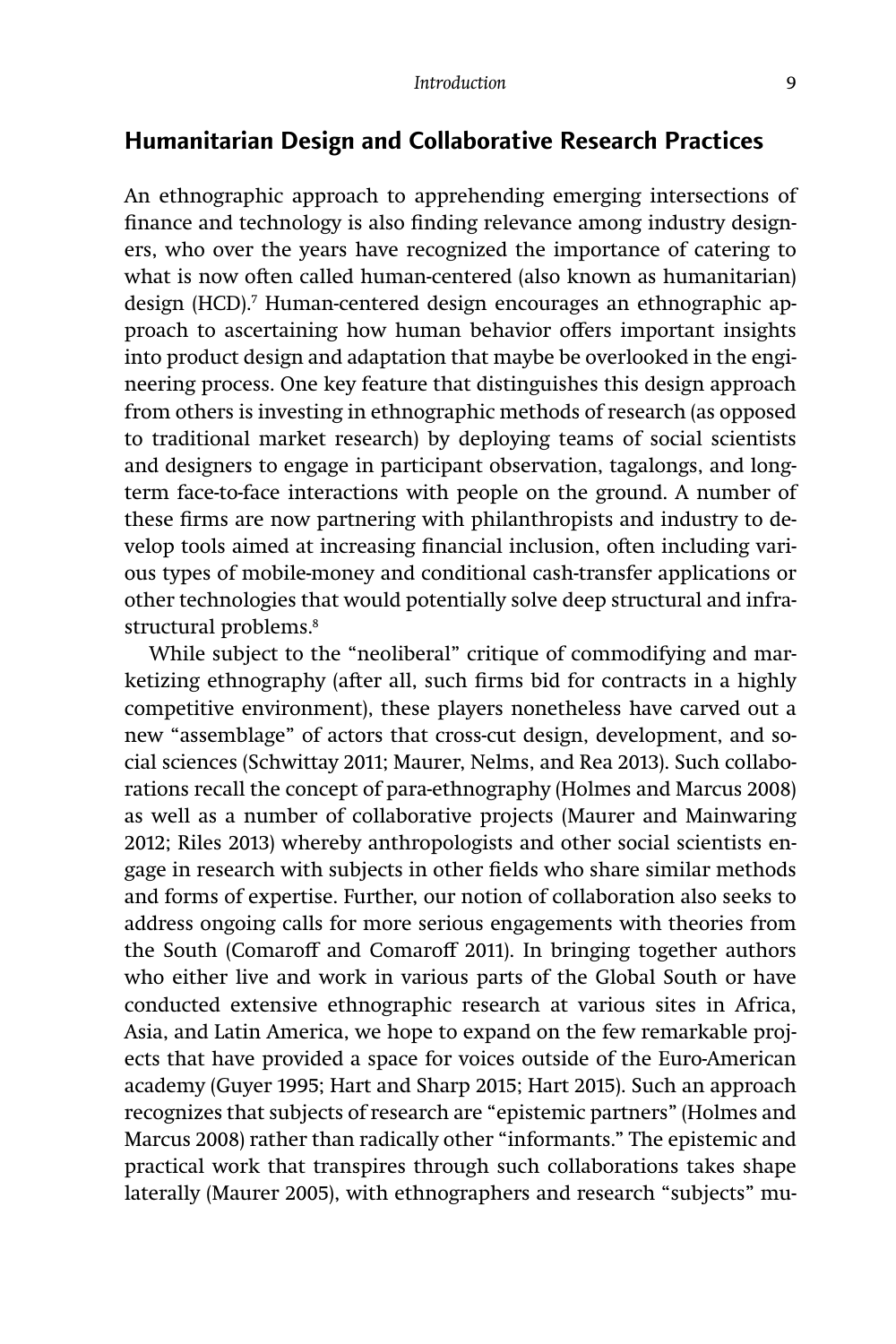tually shaping one another's forms of knowledge and, potentially, design of new products, services, and policies.

This is a challenging path to take, and many of the authors in this book attest to the methodological, cultural, and political challenges that such collaborative work entails. But it is a path that helps ensure that social theories and methods are not mired in the academy, but instead may be put to work and offer reflective insight in the wider world. Some of the projects featured in this volume experiment with a different kind of engagement with their field by, among others, actively seeking to advocate financial literacy among poor rickshaw pullers in Delhi, India (Nandhi); providing social support to marginalized indigenous populations in the Philippines (Gusto and Roque); or thinking about alternative ways to measure creditworthiness among informal workers in Colombia (Echeverry and Cuartas). As microfinance inclusion initiatives target and expand the financialization of the poor (Roy 2010), these chapters also caution against importing ready-made models of inclusion, and provide design guidelines attuned to local institutions and practices of financial resourcefulness and responsibility.

## **Organization of the Chapters**

In order to expand this discussion on the role of money and everyday practices of its use in anthropology, policy, and industry, and to reflect fully on the materials of the volume's authors, we have organized the thirteen chapters of this volume under four main themes: "In/Exclusion," "Value and Wealth," "Technology and Social Relations," and "Design and Practice." For each section, an established scholar or practitioner in the field was invited to contribute a short essay discussing the authors' findings—including theoretical, ethnographic, and practical contributions, how the section chapters intersect with and inform each other, and the doors they open for further discussion and reflection.

The first part, "In/Exclusion," includes chapters by authors from various disciplinary backgrounds—anthropology, political science, communications, and environmental sciences—and spans three countries (Haiti, Dominican Republic, Kenya). The section explores the experiences of various groups of people excluded from formal banking institutions (migrants, refugees, persons with visual impairment). As Ananya Roy points out, read together, these chapters invite us to think more critically about "the organization and institutionalization of financial inclusion" and the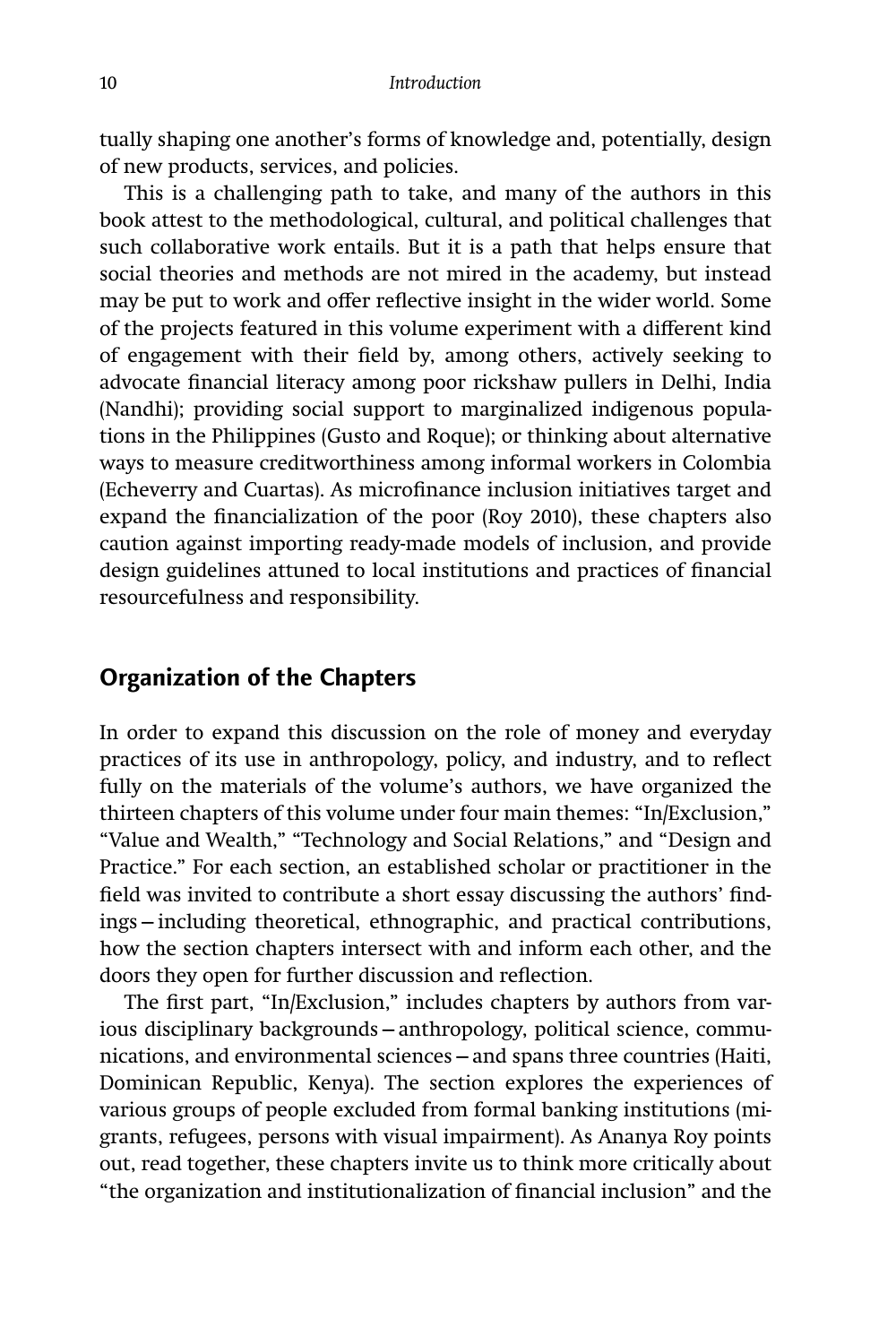everyday practices of navigating, negotiating, and contesting categories of included and excluded populations.

Part II, "Value and Wealth," brings together chapters by anthropologists, a sociologist, and an economist working in four countries (Nepal, Cuba, India, Mexico) and drawing upon a wide range of concepts and theories in the anthropology and sociology of money. The three chapters highlight complex and diverse notions of value and wealth that go well beyond economistic measures and that also include social, cultural, and political considerations. Reflecting on this section, Jane Guyer draws attention to the temporal dimension of practices of value and wealth creation. She highlights the efforts by a number of the protagonists in these chapters at creating "enduring value" in a context of uncertain "monetary temporalities." This attention to the temporalities of finance and life is especially pertinent to the everyday experiences of people living at the margins that this book explores. "'Living on two dollars per day,'" Guyer observes, is "actually not in dollars (a stable currency) nor is it daily (on a regular rhythm)." Guyer thus identifies a blind spot in the very definition of poverty in global development discourse—namely, the uncertain temporalities of finance and life for people at the margins of global capital.

Part III, "Technology and Social Relations," draws attention to the everyday uses of various financial technologies (mobile money, digital government cash grants, retail credit cards), in ways not always anticipated by the designers of such technologies or by the authors researching them (see Ossandón et al.). The three chapters in this section come from scholars with interdisciplinary backgrounds in anthropology, sociology, and science and technology studies and focus on three different countries (Chile, South Africa, Kenya). The chapters share a perspective on technology and finance as being entangled with social relations and cultural norms. In her commentary, Jenna Burrell notes that this relationship between technology and social ties "has not been given the same weight and consideration." Bringing attention to this relationship, as authors in this section do, would be of particular interest to industry and philanthropy practitioners advocating the application of new digital technologies as a solution to financial inclusion.

It is with this ethos that the authors in the final part, "Design and Practice," approach existing and future digital technology aimed at financial inclusion efforts. Authors in this section are practitioners in design, international development, and communications technology; one of them has engaged in applied social science. The chapters in this section are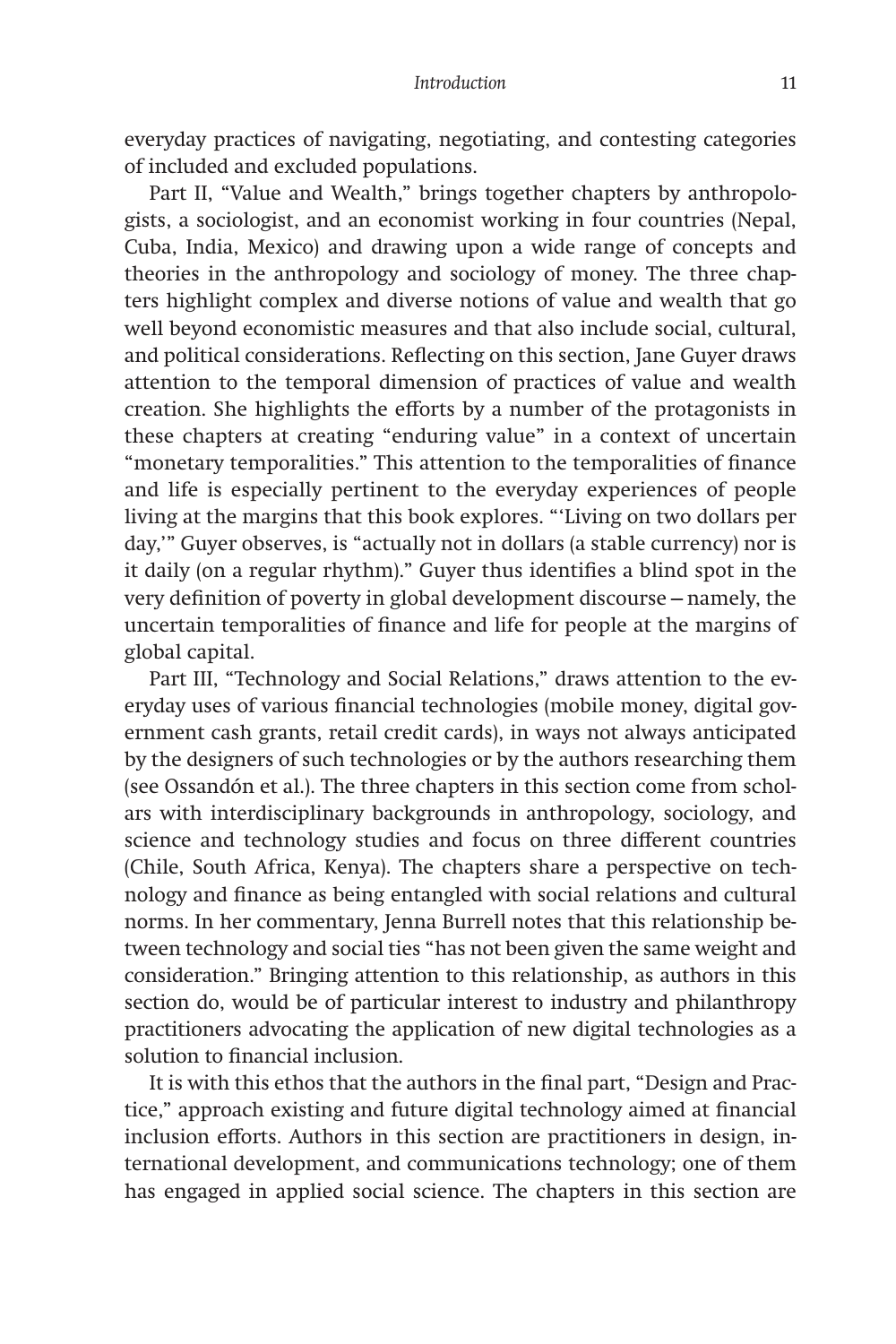written in a different style; the authors draw upon their ethnographic insights for the purpose of informing better designs of financial services and products. As Blumenstock notes, the research and design proposals discussed in these chapters are "a powerful reminder of the chasm between current design and current practice." All authors in this section, while not anthropologists by training, seek to bridge this chasm by way of ethnographically informed design and policy.

The afterword by Bill Maurer further echoes this commitment to ethnographic research in discussions, assessments, policies, and designs of new technologies aimed at promoting financial inclusion. Drawing upon authors in this volume and others working on similar projects, Maurer makes a case for collaborative, grounded research that attends to the "ingenuity and the cultural and social forces at play whenever people pay." This is a call for deploying a "diversity of knowledge forms" in policy and industry researching and designing money and payment infrastructures for the poor. We hope that, by mobilizing diverse knowledge forms, the contributions and discussions of this volume will help highlight and rethink the various ways that "money" and "value" are recognized and practiced among communities at the perceived margins of the traditional economic mainstream, and further inform broader debates and agendas related to technology, inclusion, and design.

**Smoki Musaraj** is assistant professor of anthropology at Ohio University. She received her PhD in anthropology and MA in political science from the New School for Social Research. She is a cultural anthropologist with a specialization in economic and legal anthropology. Her research focuses on the anthropology of money and value, informal and alternative economies, speculative bubbles, corruption and the rule of law, postsocialist transformations, and societies of southeast Europe and the Mediterranean. Dr. Musaraj has published in various journals, including *Cultural Anthropology, Current Anthropology,* and *Ethnologie Française.*

**Ivan Small** is assistant professor of anthropology and international studies at Central Connecticut State University. He holds a PhD in anthropology from Cornell University and a Master of International Affairs from Columbia University. His research focuses on issues related to money, development, emerging markets, consumption and mobility in Southeast Asia – including migration, remittances, and transportation. His first book is titled *Currencies of Imagination: Channeling Money and Chasing Mobility in Vietnam* (Cornell 2018). Dr. Small has also worked and consulted for various think tanks, foundations, and nonprofit organizations including the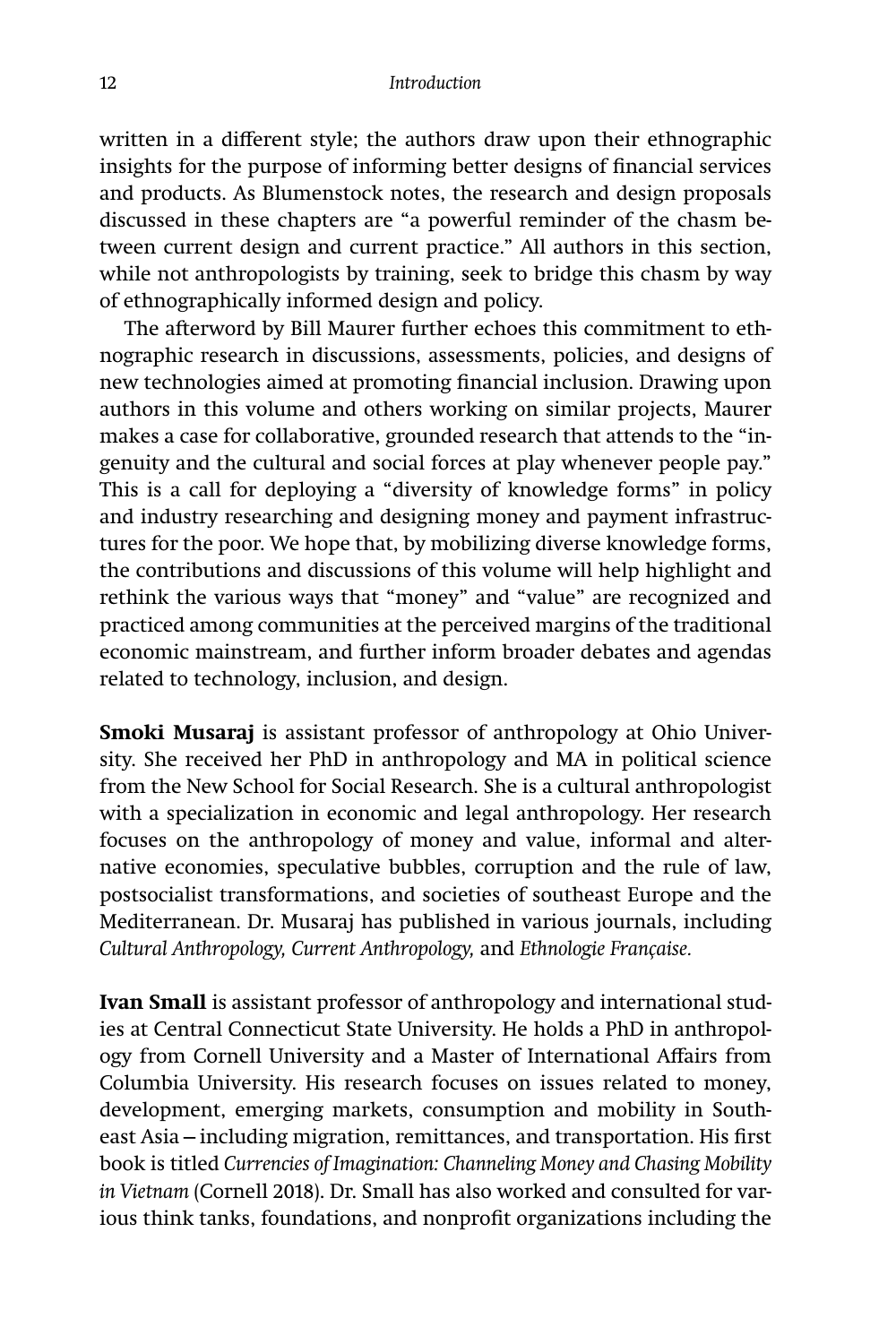Smithsonian, India China Institute, Ford Foundation, and World Policy Institute.

## **NOTES**

- 1. For a comprehensive review of the anthropology of money, see Maurer 2006 and Hart and Ortiz 2014.
- 2. For similar ethnographic approaches to the everyday pragmatics of money and finance beyond the centers of global finance, see also Hertz 1998; Elyachar 2006; Çalışkan 2010; McFall 2014; Langley 2013; Deville 2015.
- 3. Keith Hart has situated the emergence of the notion of "informal economy" within the context of the Cold War, and especially of the failure of states, both east and west of the iron curtain, to "deliver economic democracy in adequate measure" (2000: 148). Further, Hart notes, "the idea came out of the lives of Third World people, whose money makes them about as conventionally poor as it is possible to be in our mechanized world" (ibid). The concept was further taken up by development scholars and practitioners working within the framework of structural adjustment policies of the 1980s and 1990s.
- 4. Calls for cashlessness as the future of money are increasingly voiced by a wide range of actors. The Better Than Cash Alliance (www.betterthancash.org) has brought together a number of such actors that cut across industry, philanthropy, and regulatory bodies to promote "cashlessness" and "cash-lite"-ness. For reviews of these developments, see, among others, Maurer (2015b); Kendall et al. 2012; and the World Bank (2015) report *Payment Aspects of Financial Inclusion*. For critical overviews on cashlessness and financial inclusion, see Donovan (2012a, 2012b).
- 5. An influential study by Hernando de Soto (1989) defined the specific approach towards the informal economy that prevails among international development institutions to this day, namely, that formalizing the informal economy is beneficial to all (see Elyachar 2003, 2005 for a critical history of the use of the concept of informal economy and advocacy of formalization of the "bottom of the pyramid").
- 6. For an illustration of the euphoria around Kenya's story of mobile money lifting millions out of poverty, see Omwansa and Sullivan 2012. Recent efforts by the international telecommunications giant Vodafone repeatedly cast new mobile-money initiatives in countries such as Romania and Albania as "technology honed in Africa [and] exported to Europe" (Shadbolt 2015; see also Finnan 2014). A number of international organizations, private and public, publish ongoing reports that also proclaim the positive effects of mobile money on financial inclusion. Leading voices in this include reports and blogs by the Consultative Group to Assist the Poor (CGAP), the World Economic Forum, and the GSM Association (GSMA).
- 7. For a popularized version of "human-centered design" see Brown 2009 and the IDEO HCD toolkit. For a critical review of human-centered design and its application by design firms, see Tonkinwise 2011.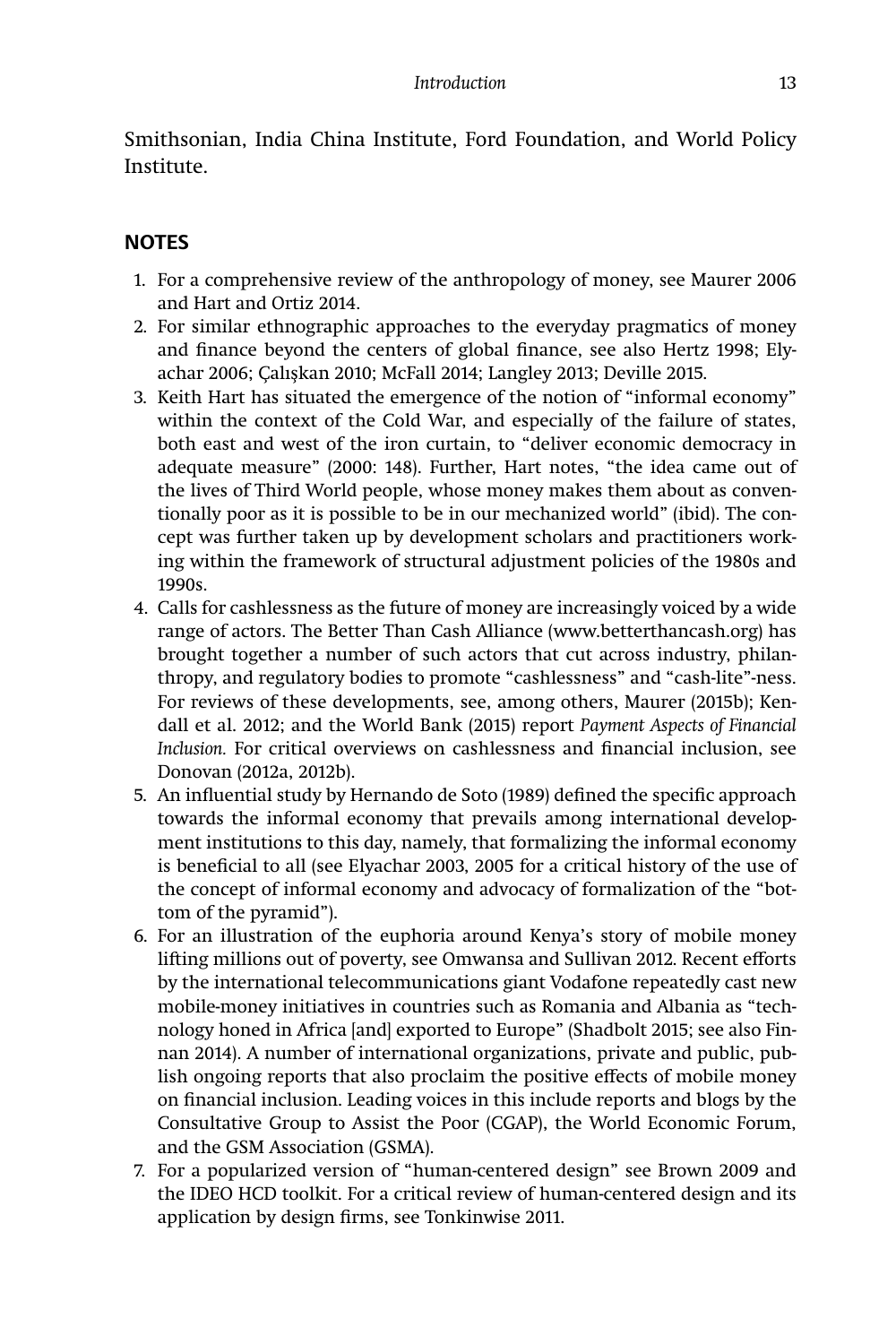8. The design firm IDEO, for instance, has partnered with CGAP to research the impact of mobile money on low-income communities in Ghana (see project overview "New Mobile Money Solutions in Low-Income Communities," https:// www.ideo.org/projects/new-mobile-money-solutions-in-low-income-commu nities/completed). See also CGAP's study of the benefits of HCD for financial inclusion, Seltzer and McKay 2014.

### **REFERENCES CITED**

- Akin, David, and Joel Robbins. 1999. *Money and Modernity: State and Local Currencies in Melanesia.* Pittsburgh, PA: Pittsburgh University Press.
- Appadurai, Arjun. 1986. *The Social Life of Things: Commodities in Cultural Perspective.* Cambridge: Cambridge University Press.
- Banerjee, Abhijit V., and Esther Duflo. 2011. Poor Economics: A Radical Rethinking of the Way to Fight Global Poverty. New York: PublicAffairs Books.
- Bloch, Maurice, and Jonathan Parry. 1989. "Introduction: Money and the Morality of Exchange." In *Money and the Morality of Exchange,* edited by Jonathan Parry and Maurice Bloch, 1–32. Cambridge: Cambridge University Press.
- Brown, Tim. 2009. *Change by Design: How Design Thinking Transforms Organizations and Inspires Innovation.* New York: HarperCollins.
- Çalişkan, K., 2010. *Market threads: How Cotton Farmers and Traders Create a Global Commodity.* Princeton, NJ: Princeton University Press.
- Çalışkan, Koray, and Michel Callon. 2009. "Economization, Part 1: Shifting Attention from the Economy towards Processes of Economization." *Economy and Society* 38(3): 369–98.
	- ———. 2010. "Economization, Part 2: A Research Programme for the Study of Markets." *Economy and Society* 39(1): 1–32.
- Callon, Michel. 1998. *The Laws of the Markets.* Malden, MA: Blackwell Publishers.
- Callon, Michel, Yuval Millo, and Fabian Muniesa (eds.). 2007. *Market Devices.* Malden, MA: Blackwell Publishers.
- Chambers, Robert. 1997. *Whose Reality Counts? Putting the First Last.* London: Intermediate Technology.
- Chu, Julie Y. 2010. *Cosmologies of Credit: Transnational Mobility and the Politics of Destination in China.* Durham, NC: Duke University Press.
- Collins, Daryl, Jonathan Morduch, Stuart Rutherford, and Orlanda Ruthven. 2009. *Portfolios of the Poor: How the World's Poor Live on \$2 a Day.* Princeton, NJ: Princeton University Press.
- Comaroff, Jean, and John L. Comaroff. 2011. *Theory from the South: Or, How Euro-America Is Evolving toward Africa.* New York: Routledge.
- Coutin, Susan. 2007. *Nations of Emigrants: Shifting Boundaries of Citizenship in El Salvador and the United States.* Ithaca, NY: Cornell University Press.
- De Soto, Hernando. 1989. *The Other Path: The Economic Answer to Terrorism.* New York: Basic Books.
- Demirgüç-Kunt, Asli, Leora Klapper, Dorothe Singer, and Peter Van Oudheusden. 2015. *The Global Findex Database 2014: Measuring Financial Inclusion around the World.* Washington, DC: World Bank.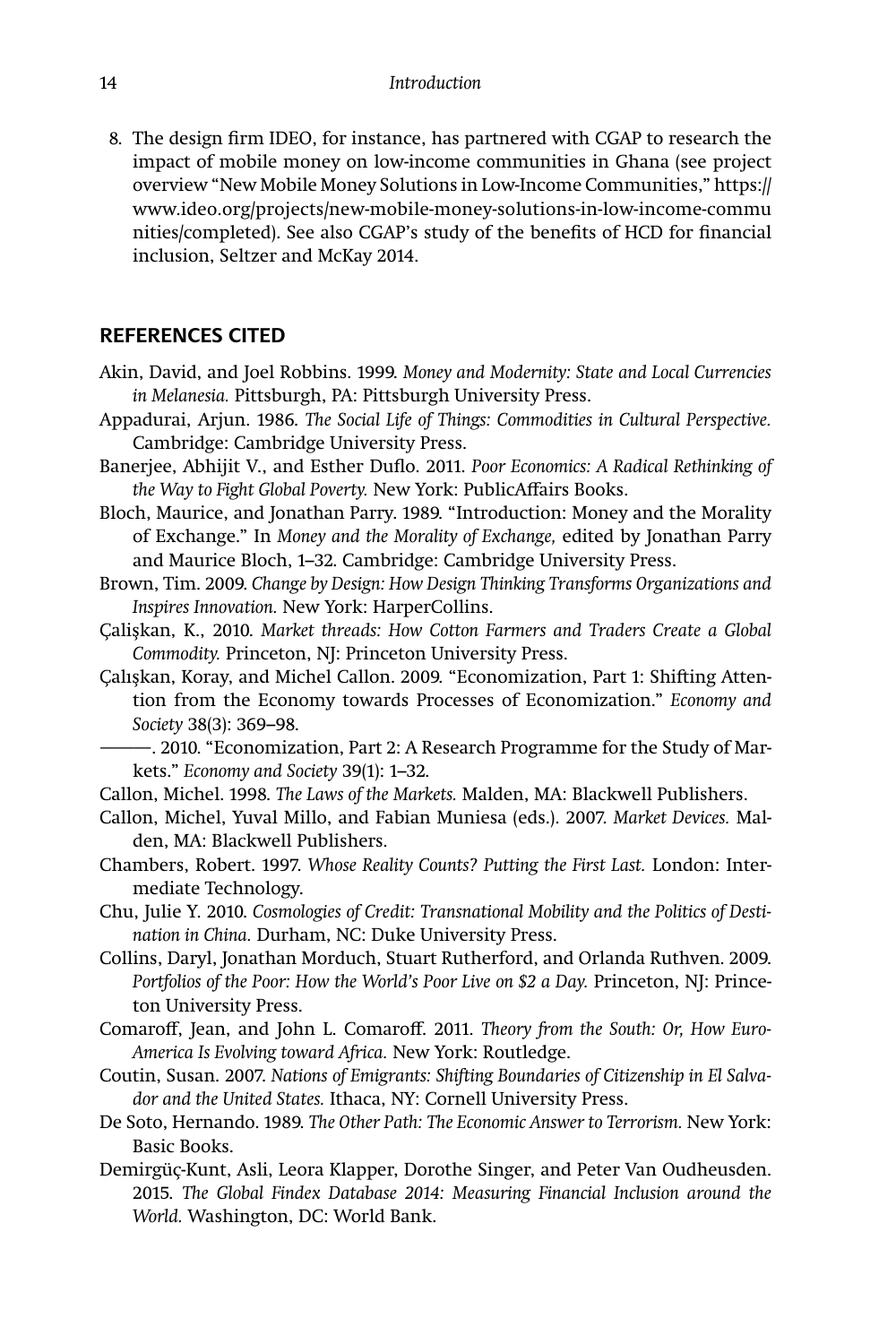- Deville, Joe. 2015. *Lived Economies of Default: Consumer Credit, Debt Collection and the*  Capture of Affect. Abingdon, Oxon: Routledge.
- Donovan, Kevin P. 2012a. "Mobile Money for Financial Inclusion." In *Information and Communication for Development 2012,* edited by Tim Kelly and Michael Minges, 61–73. Washington, DC: World Bank.
	- ———. 2012b. "Mobile Money, More Freedom? The Impact of M-PESA's Network Power on Development as Freedom." *International Journal of Communication* 6: 2647–69.
	- ———. 2014. "Mobile Money." In *International Encyclopedia of Digital Communication and Society*: 1–7.
- Elyachar, Julia. 2003. "Mappings of Power: The State, NGOs, and International Organizations in the Informal Economy of Cairo." *Comparative Studies in Society and History* 45(3): 571–605.

———. 2005. *Markets of Dispossession: NGOs, Economic Development, and the State in Cairo.* Durham, NC: Duke University Press.

———. 2006. "Best Practices: Research, Finance, and NGOs in Cairo." *American Ethnologist* 33(3): 413–26.

- Finnan, Daniel. 2014. "M-Pesa Mobile Money Brings African Technology to Europe." Radio France International, 18 July. Retrieved 1 June 2016 from http:// en.rfi.fr/africa/20140818-m-pesa-mobile-money-brings-african-technologyeurope-skys-limit-says-founder.
- Glick-Schiller, Nina, and Georges Fouron. 2001. *Georges Woke Up Laughing: Long Distance Nationalism and the Search for Home.* Durham, NC: Duke University Press.
- Graeber, David. 2001. *Toward an Anthropological Theory of Value: The False Coin of Our Dreams.* Basingstoke: Palgrave Macmillan.
- Guérin, Isabelle, Solène Morvant-Roux, and Magdalena Villarreal (eds.). 2013. *Microfi nance, Debt, and Over-Indebtedness: Juggling with Money.* New York: Routledge.
- Guyer, Jane. 1993. "Wealth in People and Self-Realization in Equatorial Africa." *Man* 28(2): 243–65.
	- ———. 1995. "Introduction: The Currency Interface and Its Dynamics." In *Money Matters: Instability, Values, and Social Payments in the Modern History of West African Communities,* 1–34. Portsmouth, NH: Heinemann.
	- ——— (ed.). 1995. *Money Matters: Instability, Values, and Social Payments in the Modern History of West African Communities.* Portsmouth, NH: Heinemann.
- ———. 2004. *Marginal Gains: Monetary Transactions in Atlantic Africa.* Chicago: University of Chicago Press.
- Han, Clara. 2012. *Life in Debt: Times of Care and Violence in Neoliberal Chile.* Berkeley: University of California Press.
- Hart, Keith. 1973. "Informal Income Opportunities and Urban Employment in Ghana." *Journal of Modern African Studies* 11(1): 61–89.
- ———. 1986. "Heads or tails? Two Sides of the Coin." *Man,* pp. 637–656.
- ———. 2000. *Money in an Unequal World.* New York: Texere.
- ———, ed. 2015. *Economy for and against Democracy.* New York: Berghahn Books.
- Hart, Keith, and Hernando Ortiz. 2014. "The Anthropology of Money and Finance: Between Ethnography and World History." *Annual Review of Anthropology* 43: 465–82.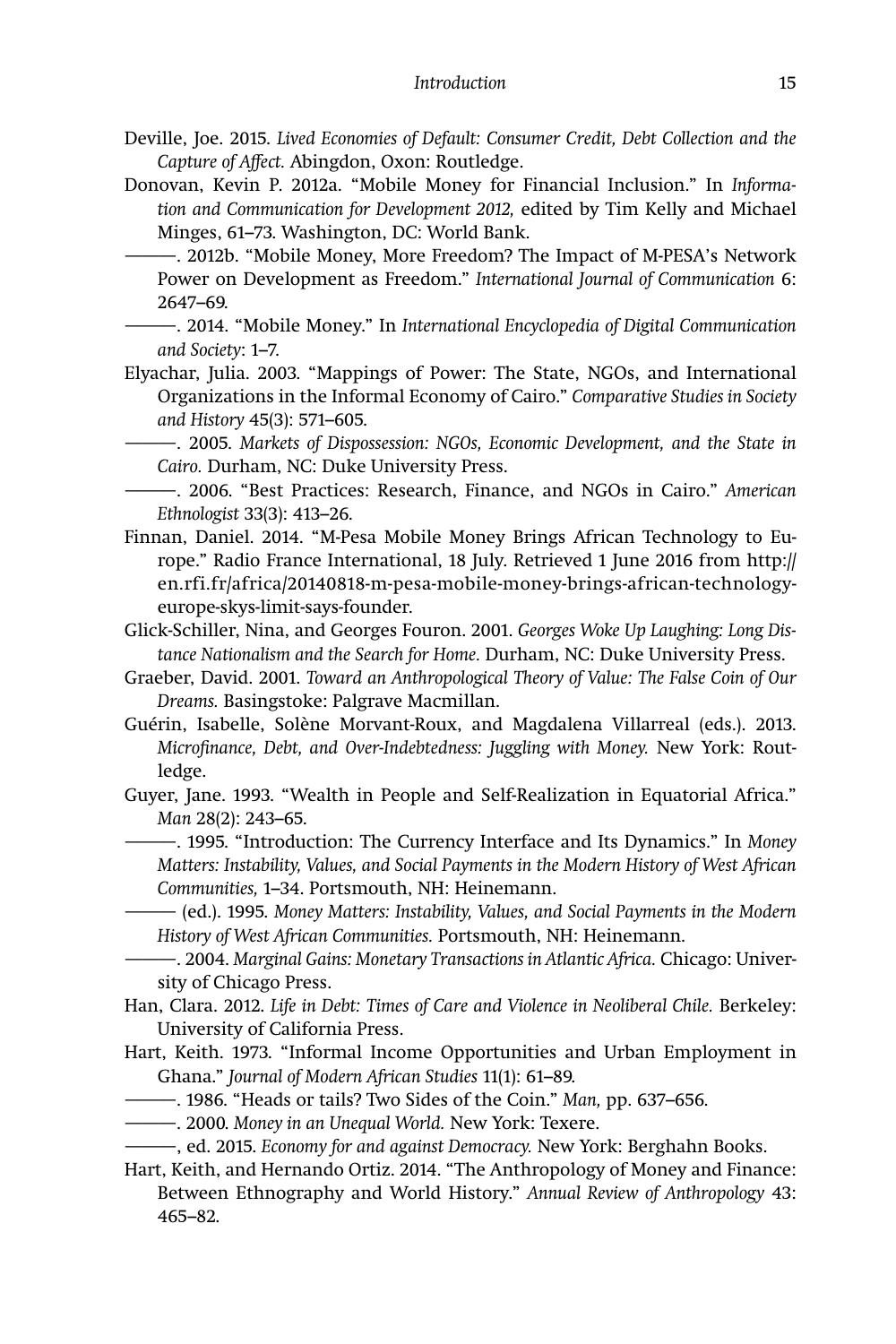- Hart, Keith, and John Sharp, eds. 2015. *People, Money, and Power in the Economic Crisis: Perspectives from the Global South.* New York: Berghahn Books.
- Hertz, E., 1998. *The Trading Crowd: An Ethnography of the Shanghai Stock Market.* Cambridge, UK: Cambridge University Press.
- Ho, Karen Zouwen. 2009. *Liquidated: An Ethnography of Wall Street.* Durham, NC: Duke University Press.
- Holmes, Douglas R.. 2013. *Economy of Words: Communicative Imperatives in Central Banks.* Chicago: University of Chicago Press.
- Holmes, Douglas R., and George E. Marcus. 2008. "Cultures of Expertise and the Management of Globalization: Toward the Re-Functioning of Ethnography." In *Global Assemblages: Technology, Politics, and Ethics as Anthropological Problems,* edited by Aiwha Ong and Stephen J. Collier, 235–52. Oxford: Blackwell.
- IMTFI. 2010. Design Principles. Retrieved 15 August 2017 from http://www.imtfi .uci.edu/fi les/imtfi /docs/2013/imtfi \_dps\_2010.pdf.
- Kendall, Jake, Bill Maurer, Phillip Machoka, and Clara Veniard. 2012. "An Emerging Platform: From Mobile Money Transfer to Mobile Money Ecosystem." *Innovations: Technology, Governance, Globalization* 6(4): 49–64.
- Kjellberg, Hans, and Alexandre Mallard. 2013. "Valuation Studies? Our Collective Two Cents." *Valuation Studies* 1(1): 11–30.
- Kwon, June Hee. 2015. "The Work of Waiting: Love and Money in Korean Chinese Transnational Migration." *Cultural Anthropology* 30(3): 477–500.
- Langley, Paul. 2013. "Introduction: Consuming Credit." *Consumption Markets and Culture* 17(5): 417–28.
- Levitt, Peggy. 2001. *The Transnational Villagers.* Berkeley: University of California Press.
- Mackenzie, Donald. 2008. *An Engine, Not a Camera: How Financial Models Shape Markets.* Cambridge, MA: The MIT Press.
- Mas, Ignacio, and Olga Morawczynski. 2009. "Designing Mobile Money Services: Lessons from M-PESA." *Innovations: Technology, Governance, Globalization* 4(2): 77–91.
- Maurer, Bill. 2005. *Mutual Life Limited: Islamic Banking, Alternative Currencies, Lateral Reason.* Princeton, NJ: Princeton University Press.
- ———. 2006. "The Anthropology of Money." *Annual Review of Anthropology* 35: 15–36.
- ———. 2007. "Incalculable Payments: Money, Scale, and the South African Off shore Grey Money Amnesty." *African Studies Review* 50(2): 125–38.
- ———. 2015a. "Money Talks." *Aeon.* Retrieved 2 September 2017 from https://aeon .co/essays/how-money-evolved-from-shells-and-coins-to-apps-and-bitcoin.

———. 2015b. "Data-Mining for Development? Poverty, Payment, and Platform." In *Territories of Poverty: Rethinking North and South,* edited by Ananya Roy and Emma Shaw Crane. Athens: University of Georgia Press.

- Maurer, Bill, and Scott D. Mainwaring. 2012. "Anthropology with Business: Plural Programs and Future Financial Worlds." *Journal of Business Anthropology*. 1(2): 177–196.
- Maurer, Bill, Taylor Nelms, and Stephen C. Rea. 2013. "'Bridges to Cash': Channeling Agency in Mobile Money." *Journal of the Royal Anthropological Institute* 19(1): 52–74.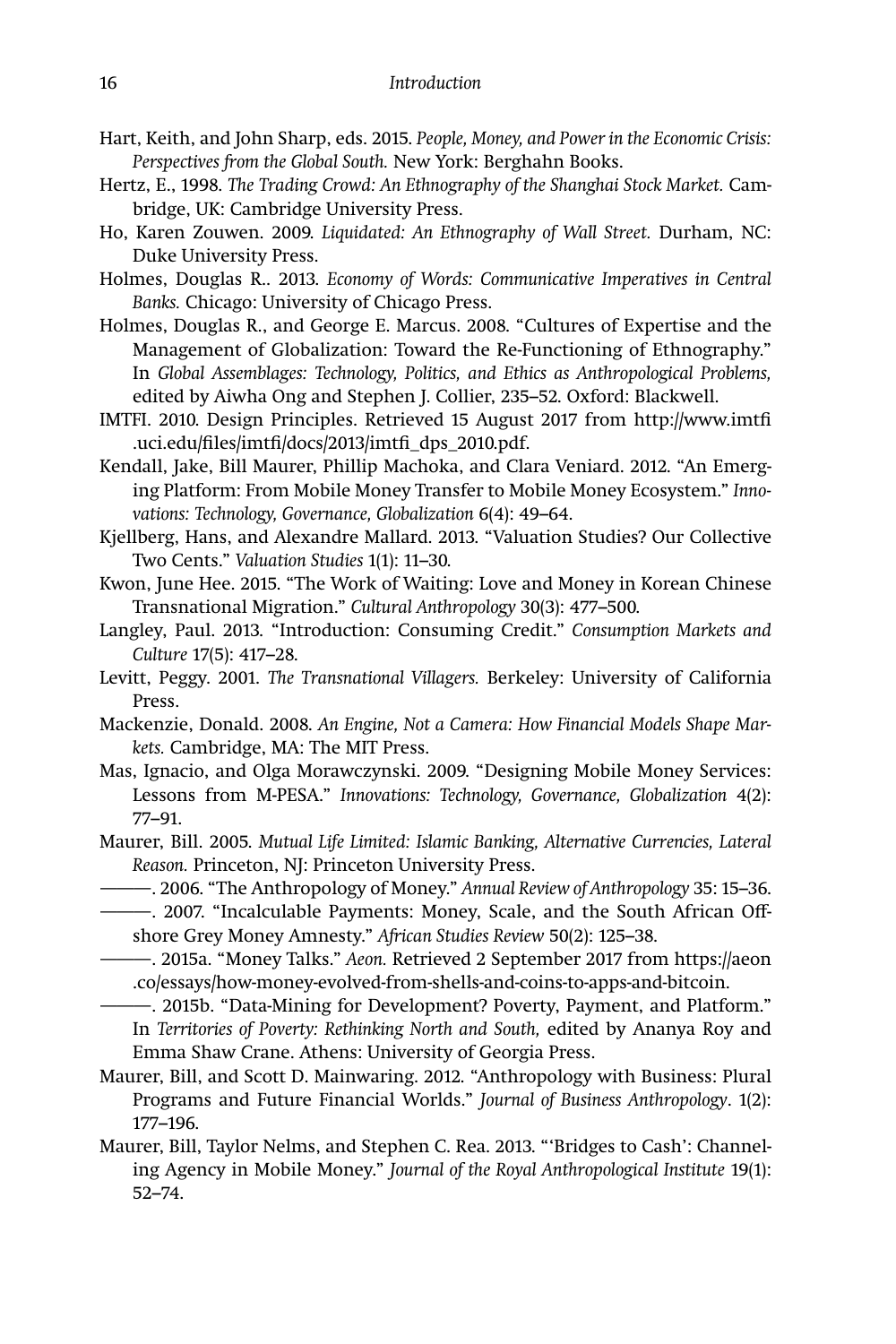- Maurer, Bill, et al. 2013. *Warning Signs/Ways Forward: Digital Payment Client Uptake.* Irvine, CA: Institute for Money, Technology & Financial Inclusion.
- McFall, Elizabeth Rose. 2014. *Devising Consumption: Cultural Economies of Insurance, Credit and Spending.* New York: Routledge, Taylor & Francis Group.
- Müller, Lucia. 2014. "Negotiating Debts and Gifts: Financialization Policies and the Economic Experiences of Low-Income Social Groups in Brazil." *Vibrant: Virtual Brazilian Anthropology* 11(1): 191–221.
- Munn, Nancy D. 1986. *The Fame of Gawa: A Symbolic Study of Value Transformation in a Massim (Papua New Guinea) Society.* Durham, NC: Duke University Press.
- Musaraj, Smoki. 2011. "Tales from Albarado: The Materiality of Pyramid Schemes in Postsocialist Albania." *Cultural Anthropology* 26(1): 84–110.
- Omwansa, Tonny K., and Nicholas P. Sullivan. 2012. *Money, Real Quick: The Story of M-PESA.* Croydon, UK: Balloon View Ltd.
- Paerregaard, Karsten. *Return to Sender: the Moral Economy of Peru's Migrant Remittances.* Berkeley: University of California Press, 2015.
- Parry, Jonathan, and Maurice Bloch, eds. 1989. *Money and the Morality of Exchange.* Cambridge: Cambridge University Press.
- Pedersen, David. 2013. *American Value: Migrants, Money, and Meaning in El Salvador and the United States.* Chicago: University of Chicago Press.
- Polanyi, Karl. 1944. *The Great Transformation: The Political and Economic Origins of Our Time.* Boston, MA: Beacon Press.
- Poon, Martha. 2009. "From New Deal Institutions to Capital Markets: Commercial Consumer Risk Scores and the Making of Subprime Mortgage Finance." *Accounting, Organizations and Society* 34(5) (July): 654–74.
- Ratha, Dilip. 2006. *Economic Implications of Remittances and Migration.* Washington, DC: World Bank.
- Riles, Annelise. 2013. "Market Collaboration: Finance, Culture, and Ethnography after Neoliberalism." *American Anthropologist* 115(4): 555–69.
- Roitman, Janet. 1990. "The Politics of Informal Markets in Sub-Saharan Africa." *Journal of Modern African Studies* 28 (4): 671–96.
- ———. 2003. "Unsanctioned Wealth: Or, The Productivity of Debt in Northern Cameroon." *Public Culture* 15(2): 211–37.
	- ———. 2005. *Fiscal Disobedience: An Anthropology of Economic Regulation in Central Africa.* Princeton, NJ: Princeton University Press.
- Roy, Ananya. 2010. *Poverty Capital: Microfi nance and the Making of Development.* New York: Routledge.
- Roy, Ananya, and Emma Shaw Crane (eds.). 2015. *Territories of Poverty: Rethinking North and South.* Athens: University of Georgia Press.
- Rutherford, Stuart. 2000. *The Poor and Their Money.* New Delhi: Oxford University Press.
- Sachs, Jeffrey. 2005. *The End of Poverty: Economic Possibilities for Our Time. New York:* Penguin Press.
- Schwittay, Anke F. 2011. "The Financial Inclusion Assemblage: Subjects, Technics, Rationalities." *Critique of Anthropology* 31(4): 381-401.
- Seltzer, Yanina, and Claudia McKay. 2014. "What Human-Centered Design Means for Financial Inclusion." Washington, DC: CGAP. Retrieved 17 August 20017